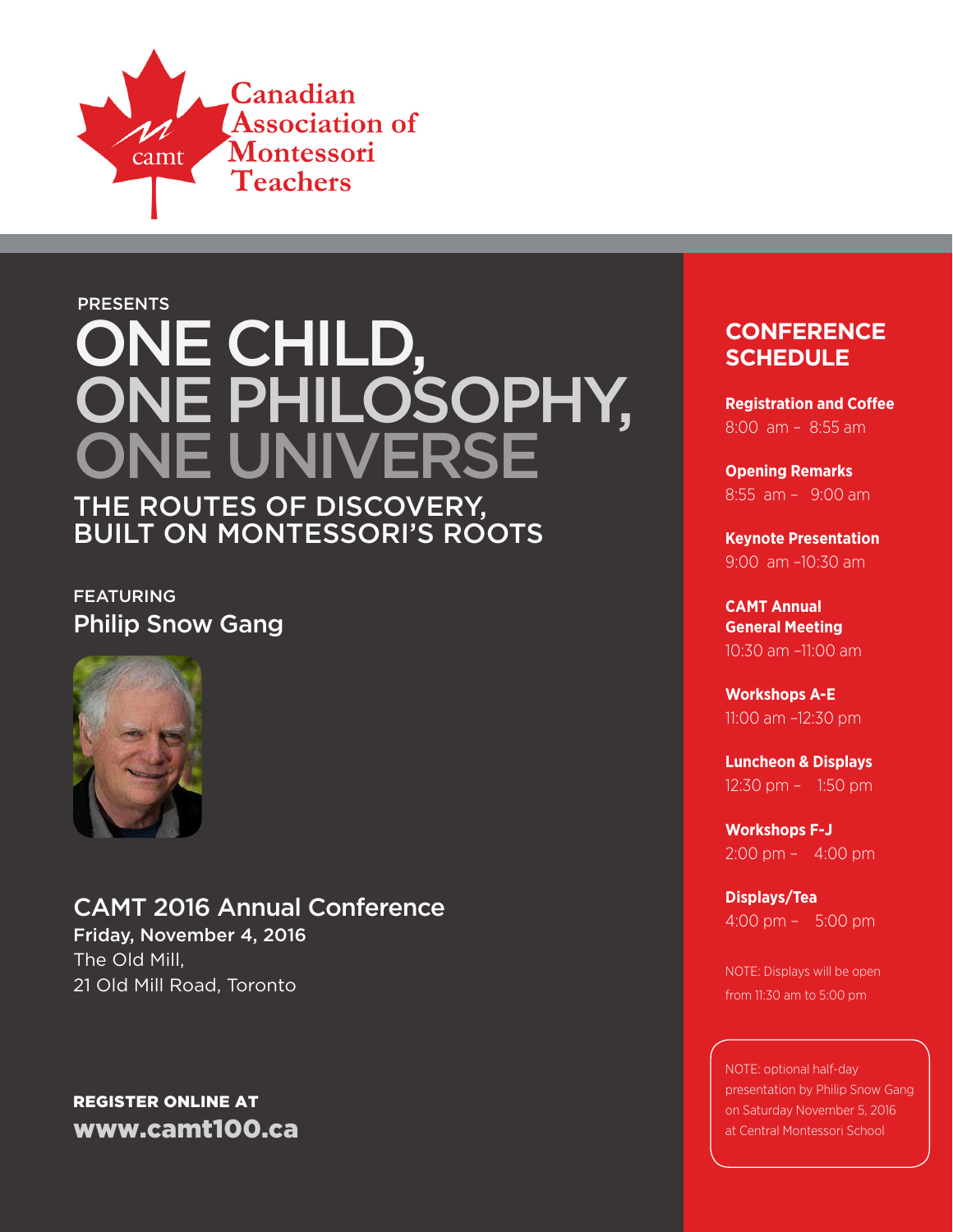## **Attending CAMT's conference is an excellent opportunity for educators to fulfill a school's policy on training and Professional Development**

# **Participant at all CAMT events receive a certificate of attendance..**

*\*NOTE: Schools registering more than 5 staff at the same time will receive a 10% discount. Use the code CAMT10 when completing your online application.*

#### **Mandatory curriculum workshops which comply with requirements established by the Ontario Ministry of Education**

#### **Workshop D**

Sex Education: Montessori Style – The Intelligence of Love (Casa to Adolescent) *by Dr Wendy Agnew*

Sex education is part of the "Healthy Living" section, under the category of Human Development and Sexual Health

#### **Workshop H**

Education for Reconciliation - The KAIROS Blanket Exercise (Elementary & Adolescent) *by Dawn Penrose-Woodruff*

First Nations, Métis and Inuit Connections

# **Keynote Speaker Philip Snow Gang**

#### To Education Eco-sapiens

*[Eco from the Greek Oikos, house. Referring to Cosmos as house-home. Sapiens from the Latin sapere "to be wise"]*

We are inheritors of Maria Montessori's grand vision for changing education and evolving our species.-? What responsibilities do we carry as Montessori guides? How do we fulfill Montessori's request to follow the child within the context of Cosmic Education as inherent changes are placed upon schools and



educators? How can we continue to promote peaceful classrooms and schools with internal coherence when the immediate external requirements tend to be stronger than the principles of Montessori's vision from 100 years ago?

Based upon Philip Snow Gang's 2016 video, a result of Gang's lifetime work in education and, in particular, the 20 years of collaboration with Marsha Snow Morgan, Gang will situate Montessori's ideas and respond to the question: What contexts and processes in education might liberate teachers and learners so they become catalysts for a "new human" - one whose integral relationship with Gaia is bound by right-action and love? Gang's work is about the Earth and the Cosmos; it is your story; it is my story. It is a response to Thomas Berry's call

for a New Earth community as well as Maria Montessori's ideas concerning the evolution of a new human.

#### About Philip Snow Gang

Phil Gang's Montessori journey began, as so many people's do, as a parent. Since his training in Bergamo int he 70's, he has taken on a tremendously varied number of roles in and out of the Montessori community, and has been at the forefront of many innovations and new implementations of learner-centered educational projects. Through his Montessori work, Phil developed close personal relationships with with Mario Montessori Sr. and Mario Jr, who served on his doctoral committee. He was a driving force behind the Montessori adolescent program revival in North America. Phil has worked with several Higher Learning institutions to create integral and integrative transformative learning programs for educators. This year marked the 20 year anniversary of the TIES Masters of Education programs at Endicott college, founded by Phil and his wife Marsha. Phil's written work has been published in numerous publications, and he has been invited to speak and lead workshops all over the world.

Phil has the rare ability to inspire deep and lasting transformation in those around him. His commitment to continued learning in his own life and to sharing that learning gives his students a unique perspective on Montessori in a truly cosmic context. Being a gifted listener, and having the ability to gather and distill huge amounts of information contribute to Phil's facilitation skills.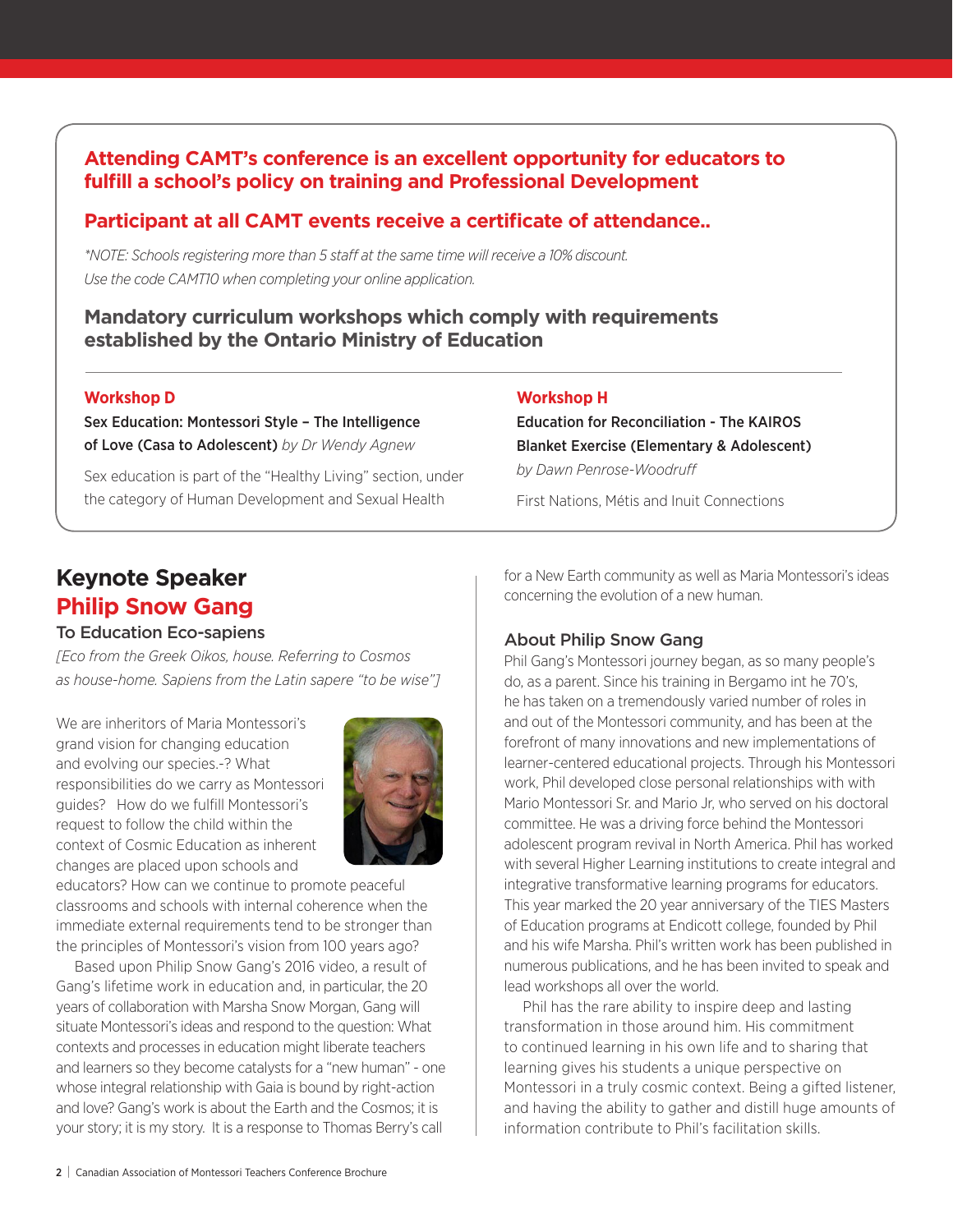# **MORNING Workshops** 11:00 am - 12:30 pm

## A | All Systems Go! A User's Guide To Making Your School's Unique Local Environment a Space For Outdoor Learning (Adolescent)

#### **Jeff Mann & Kathy Roi**

Working together outdoors is one of the key ideas in Maria Montessori's philosophy for adolescents. This interactive workshop will help you to create inspiring and educational outdoor experiences for your students, specifically suited to each school's unique location and needs. Montessori schools are as diverse as their students. In our workshop, participants will have the opportunity to analyze and consider the unique historical, natural and environmental aspects of their surroundings. Making use of our local heritage is critical to making outdoor experiences interesting and meaningful to students. Drawing on specific examples from the outdoor education program at the Muskoka Montessori School, participants will be walked through a framework for developing themed units and specific lessons for their unique situation. These lessons can be used in all areas of the curriculum to boost student interest, increase student communication and provide an appreciation for the area in which students live and learn. While the session is aimed at adolescent educators, it may be of interest to all teachers; all are welcome

*Jeff Mann is the lead Erdkinder teacher at the Muskoka Montessori School. Jeff has been an outdoor educator for his entire professional life. Jeff has an Honours Bachelor of Outdoor Recreation, Parks and Tourism from Lakehead University, as well as a B.A. in History. He holds a B.Ed. from Nipissing University. Jeff has completed the AMI Montessori Orientation to Adolescent Studies. He worked for a decade as a builder of climbing walls and challenge courses and lead trainer for Challenges Unlimited Inc. He has also worked as a wilderness guide throughout Canada, with diverse populations. Taking students out of the classroom is at the core of the program at MMS. Jeff strives to integrate the outdoors into all aspects of the program, since students learn best when they are working together, outside.*

*Kathyrn (Kathy) Roi holds a Masters of Education degree from Nipissing University as well as a Bachelor of Education degree, a Bachelor of Arts degree in Geography and Music, and a Bachelors of Outdoor Education from Lakehead University. She is also certified as an Environmental Science Specialist, a Guidance Specialist, and an Instructor for English as a Second Language. These additional qualifications were acquired through the University of Toronto, North York, and Nipissing universities.*

### B | Montessori and ECE: How to Bridge the Gap in Toddler & Casa Environments (Casa/Toddler) **Paula Glasgow & Katie Lannaman**

"By the age of three, the child has already laid down the foundations of his personality as a human being, and only then does he need the help of special scholastic influences."(Ab. Mind, Ch. 1)

This interactive workshop will discuss the strengths of both the Montessori and ECE programmes. The philosophies underpinning both the Montessori and ECE programmes will be analysed. We will compare the Montessori curriculum with the ECE emergent curriculum. We believe that strong, positive communication between RECEs and Montessorians working in the same environment is crucial for the benefit of the children. Therefore, we will work in groups to enhance an understanding of the two different educational methods. Videos of ECE and Montessori environments will be discussed and assessed. The outcomes for participants at this workshop will be a respectful, open-minded blending of these two educational philosophies leading to a harmonious, balanced provision for children in Toddler and Casa environments.

"There is among children an evident sense of community. This rests on the noblest feelings and creates unity in the group." (Ab. Mind. Ch. 22)

*Paula Glasgow is Dean of Montessori Teachers College. She was formally Dean of Toronto Montessori Institute, Principal of St. Nicholas Montessori School and College in Dublin, Ireland, and Director of Studies at Montessori St. Nicholas in London, UK. She has conducted Montessori courses and accredited Montessori schools at worldwide locations. Paula has a BA in English Literature and Philosophy, and a Masters of Education. Her Montessori training covers the ages 0 – 12 years.*

*Katie Lannaman has been a part of the Montessori community for the past 4 years, working at Boardwalk Montessori School in Toronto. Katie was welcomed into the Montessori community as a Registered Early Childhood Educator, working in the Toddler Classroom. After an eyeopening year, she decided to pursue her Infant/Toddler training at Montessori Teacher's College. Katie was valedictorian of her graduating class and gave a passionate speech about the privilege of being an educator of young minds. She has a BA in Childhood and Family Relations and over a decade of experience working in various childcare settings.*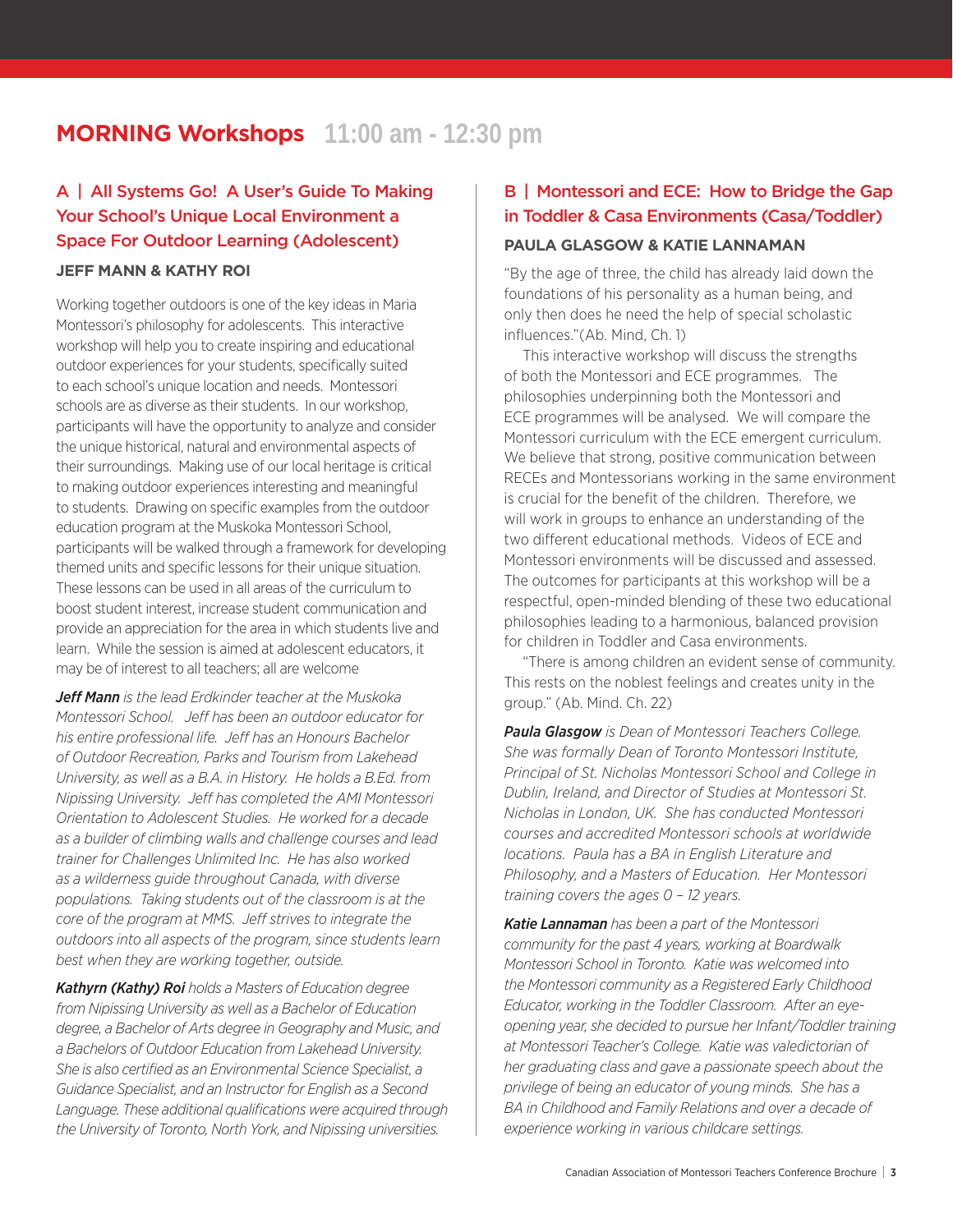# C | Opening up Mathematics: Facilitating Rich Tasks in Mathematics Classrooms (Elementary)

#### **Parinaz Nikfarjam**

Rich tasks are defined as tasks that "open up" mathematics, go beyond facts and procedures and enrich learning by making connections among mathematical concepts and ideas. In recent years, rich tasks in mathematics have received great attention among the research community as well as the teaching community. Rich tasks are open-ended, enquiry-based and process-orientated. They are also excellent assessment tools as they provide opportunities for reflective discourse, and facilitate feedback by teachers as well as peers.

The goal of this presentation is to offer a theoretical and practical examination of rich tasks in mathematics. It will outline the many facets of rich tasks as well as the pedagogical possibilities and implications they offer both in the teaching and the assessment of mathematics. Furthermore, the presentation will invite participants to explore rich tasks within the framework of Montessori math curriculum and to make connections and/ or extensions in order to further enrich their practice. The presentation will be hands-on and discursive in format. Photos and/or videos will be shared and participants will have the opportunity to engage with rich mathematical tasks, to work collaboratively and to reflect on their teaching practices.

*Parinaz Nikfarjam has been a Montessori teacher for over thirteen years, teaching different components of the Elementary curriculum. She is currently the Elementary Vice Principal at Trinity Montessori School in Markham, Ontario. She is also a doctoral student at York University, her research interests ranging from assessment and learning to mathematics and teacher education. Parinaz is a great advocate for bringing theory and pedagogy together in a collaborative community of practice. Parinaz presents at a variety of conferences and enjoys engaging in educational discourse with, and learning from, teachers and researchers from different disciplines.*

# D | Sex Education: Montessori Style – The Intelligence of Love (Casa to Adolescent)

#### **Dr Wendy Agnew**

No standardized system can encompass a subject so rife with cultural, political, personal, and aesthetic inclinations and beliefs … Montessori wisely advises us to follow the child, and it seems that the topic of reproduction is a pathway with many avenues. Even though the ways are diverse and intricate, we finally arrive at the same destination - that of love. "Every work which is done according to the laws of nature and creates a harmony among beings attains consciousness under a form of love." (The Secret of Childhood, 103)

From spontaneous Casa seminars, through Elementary students' games and galleries, to Pandora's Box of Questions and Metamorphosis at the Junior High level, students continue to seed the future with their innovation and creativity. As well as offering insights into panoplies of the possible, this workshop will explore a variety of topics that cross-fertilize curriculum with regenerative potency. [Please bring a story from your own educational experience.]

*Dr. Wendy Agnew is an internationally recognized teacher and teacher educator. She has worked since 1975 in Africa, Europe, Asia, and North America to promote educational initiatives that honour the generative powers of creativity. Her research contributions synthesize aspects of systems theory, ecology, and communication in educational reform and peace research. Her many publications explore both quantum and planetary implications of letting children lead in the dance of learning. She follows the premise that planetary evolution and survival involve a layering of humility, passion, and surprises found only in the cognitive pockets of the young and the thrilling pockets of wilderness. As such, she is an advocate of, and expert in Montessori and holistic philosophy as applied to global education from pre-school to university and beyond.*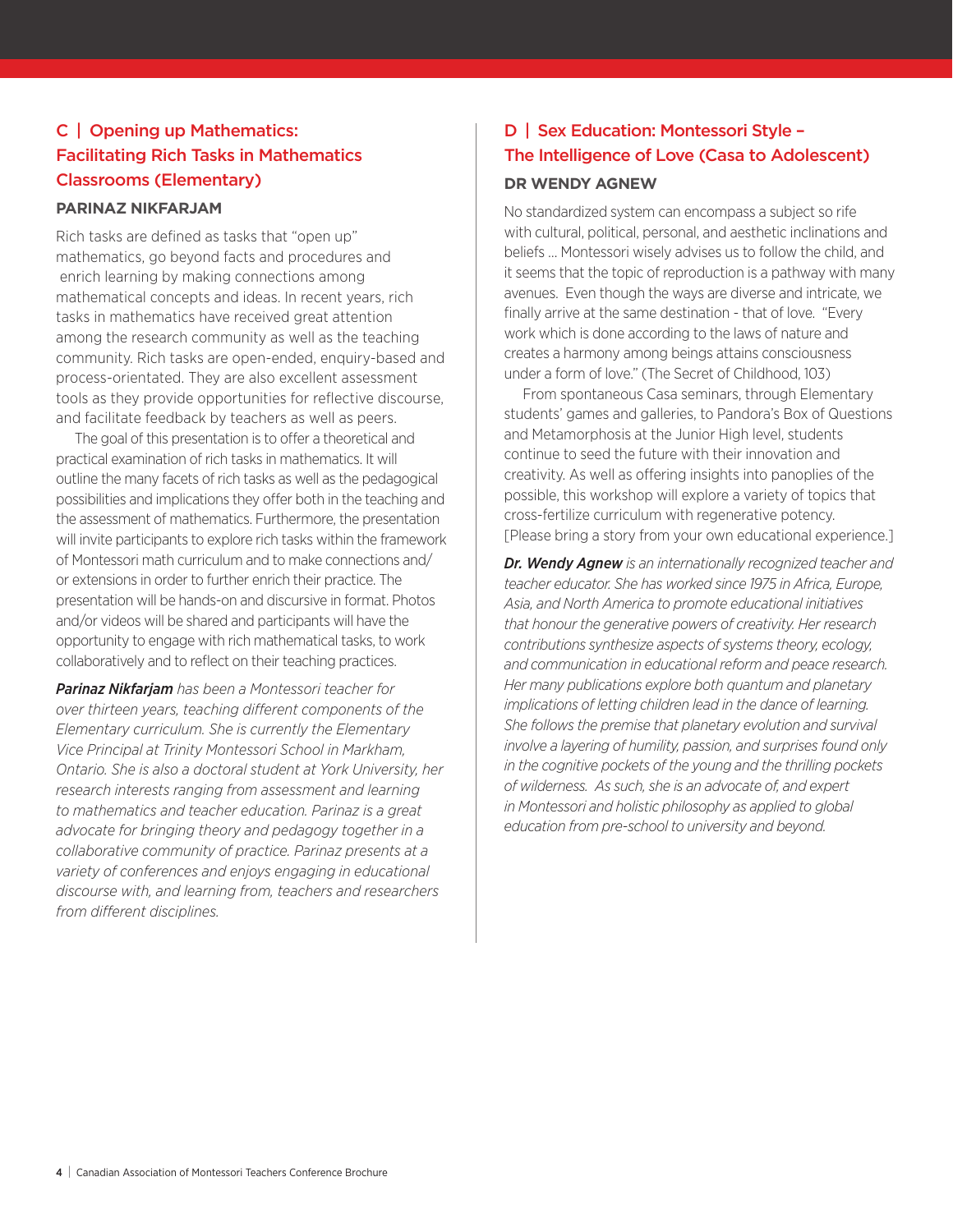# E | Fostering Self-Regulation and Empathy in a Montessori Classroom (ALL)

#### **Eunice Lee**

This workshop will describe the critical role that selfregulation plays in child development, especially in establishing core foundational skills in the classroom. We will discuss how a Self-Reg framework can help educators support children's learning in a Montessori classroom. We will also focus on how to tap into a child's natural tendency for empathy: uncovering potential challenges and identifying what can be done to overcome them. Participants will learn how to distinguish stress behaviours from misbehaviours, how to build on a child's capacities for self-reg, and how to apply the 5-steps of self-reg for an individual child, classroom, and school setting.

*Eunice Lee is a Registered Social Worker with dual Master's degrees in Social Work and Special Education. She focuses her practice on children and adolescents 0 to 18 years of age experiencing difficulties with regulation, interaction, attention, play, social emotional, or learning via treatment and parent coaching. Eunice was a member of Dr. Stuart Shanker's team at York University's Milton & Ethel Harris Research Initiative since 2007; currently, she is a Self-Reg consultant and Parent Portal Moderator for TMC, and provides training and mentoring for professionals working towards their DIR Floortime certification for ICDL in the United States. She has presented for school boards, organizations, and conferences across North America, Asia, and South America. Her passion for continued learning and research have led her to University of Toronto's Ontario Institute for Studies in Education where Eunice is working towards a Ph.D in Developmental Psychology and Education.*

# F | A Joyful Approach to Reading: How do we make reading joyful and what do we do differently when a child does not respond well to our language training? (Casa)

#### **Elizabeth Flenniken**

Throughout our environment we allow children to develop by following each of their individual paths. Just as we can't ever tell a child they built the pink tower incorrectly. It is their work with the material and their own maturity that allows them one day to be able to visually discriminate the size of the cubes. The same process needs to be recognized in early language development. Every child will follow their own path. We as the directress ensure there are alternate paths to follow that allow success.

Incorporating materials and discussion, we will explore the many questions that you may have about your literacy program. How do you keep a child's interest in wanting to repeat the language lessons for initial sound? How long do you keep on trying to have a child memorize symbols or hear sounds? At what stage do we use alternate methods to keep language development rich and exciting? These are some of the questions that will be looked into during this workshop..

*Elizabeth Flenniken first came to Canada at 18 from Norfolk, England and took a nanny's position in Oakville, Ontario. It was in Canada that she first entered a Montessori school and from there, her passion in the philosophy soared. Elizabeth has many years experience being a Montessori teacher and a Montessori school owner. Her Montessori career began with the introduction of Montessori education through various mentors in Ontario, as well as acquiring AMI training under Hildegard Solzbacher, from Cleveland, Ohio, In 1994, Elizabeth established Absorbent Minds Montessori School and passionately worked on her dream of owning a school. For many successful years, Elizabeth employed Montessori guides and operated Absorbent Minds until 2013 in which she had to make a hard and emotional decision to close her lovely school. Elizabeth loves teaching this beautiful Montessori philosophy and she currently does so at Dundas Valley Montessori School as a Casa directress.*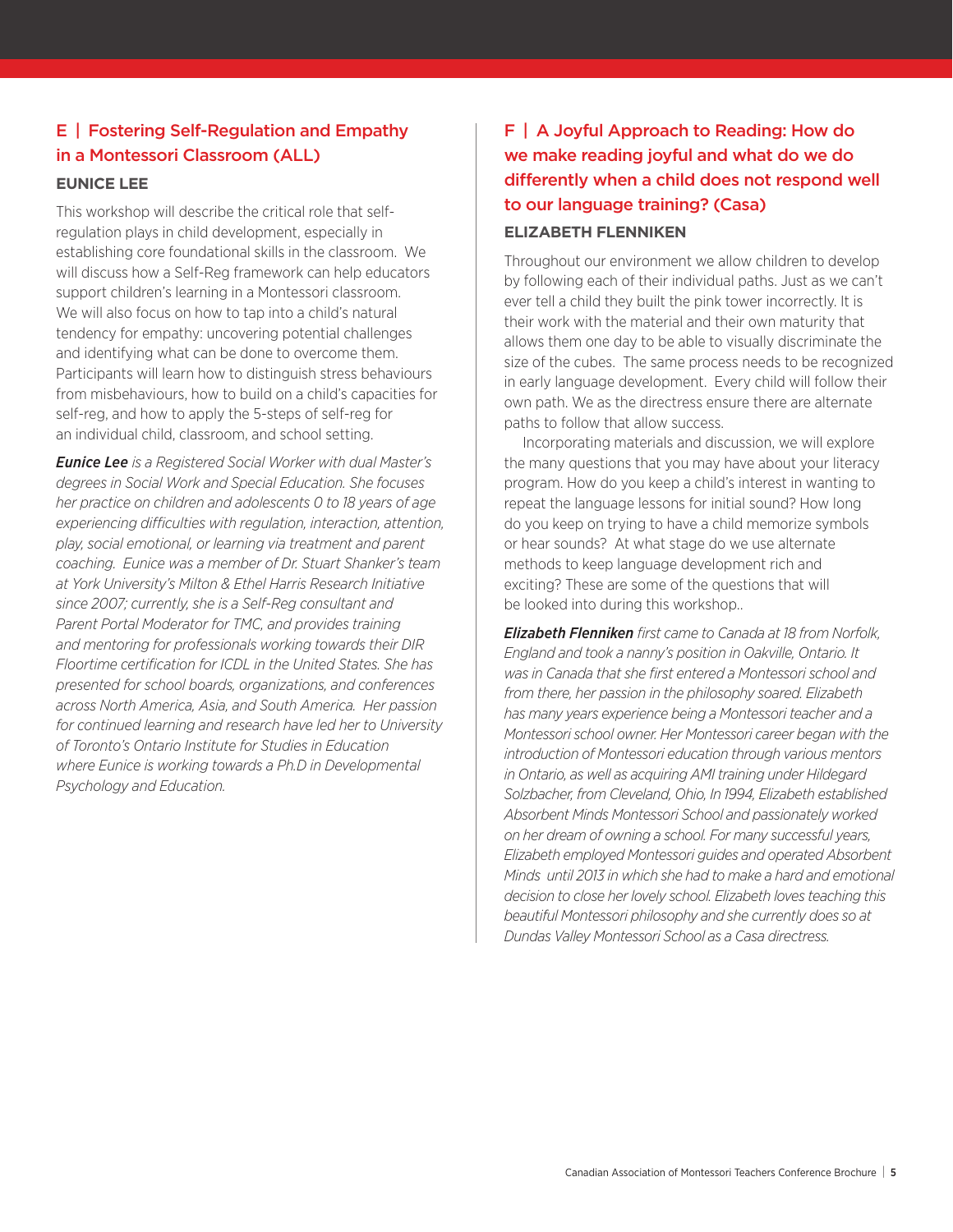# **AFTERNOON Workshops**

2:00 – 4:00 pm

## G | Our Planet, Our Home (ALL)

#### **Philip Snow Gang**

Using the our Planet, Our Home learning materials created by Philip Snow Gang and Marsha Morgan, we continue the exploration of the morning's keynote address through process-engagement and dialogue: In what ways does your story affect the way you teach?

*How might each child's story affect the way he or she learns?*

*What do you experience when you sit quietly in a natural setting?*

*How is heart wisdom and creativity expressed in your teaching-learning environment?*

Within this workshop, dialogue, exploration and reflection will encompass the afternoon bringing thought provoking revelations about yourself and the way you engage with your students. Be prepared for participation.

# H | Education for Reconciliation - The KAIROS Blanket Exercise (Elementary & Adolescent)

#### **Dawn Penrose-Woodruff**

The KAIROS Blanket Exercise is an interactive and holistic learning experience developed following the landmark report of the Royal Commission on Aboriginal Peoples. The Blanket Exercise allows participants to take on the roles of Indigenous peoples in Canada. Standing on blankets that represent the land, they walk through pre-contact, treatymaking, colonization and resistance. Participants are drawn into the experience by reading scrolls and carrying cards which ultimately determine their outcomes. By engaging on an emotional and intellectual level, the Blanket Exercise effectively educates and increases empathy. It helps participants to understand why reconciliation is needed and how to take steps toward reconciliation and new relationships.

The Blanket Exercise can be used as an engaging tool within the Montessori classroom for upper elementary and junior high students. Educators will leave this workshop with an increased awareness of the First Nations, Métis and Inuit people of Canada and will also be equipped with the resources required to implement this education into their own classrooms.

*Dawn Penrose-Woodruff is a graduate of Wilfrid Laurier University with a BA in Psychology and English. She holds a Montessori Diploma of Early Childhood Education (MACTE) from Montessori Teachers College, Toronto and has been a Montessori Casa guide for 9 years. Dawn has recently completed a certificate program entitled Reconciliation through Indigenous Education from the University of British Columbia.* 

*Dawn is a proud Anishinaabe kwe (Ojibway woman) f the Alderville First Nation. She is a member of the Aboriginal Professional Association of Canada and is a current representative on the Waterloo Regional Aboriginal Academic Advisory Council (WRAAAC), serving both the Waterloo Region District School Board and the Waterloo Catholic District School Board. She is passionate about human rights and diversity and enjoys speaking to youth and adults alike about finding her indigenous roots and how we can learn from our past.*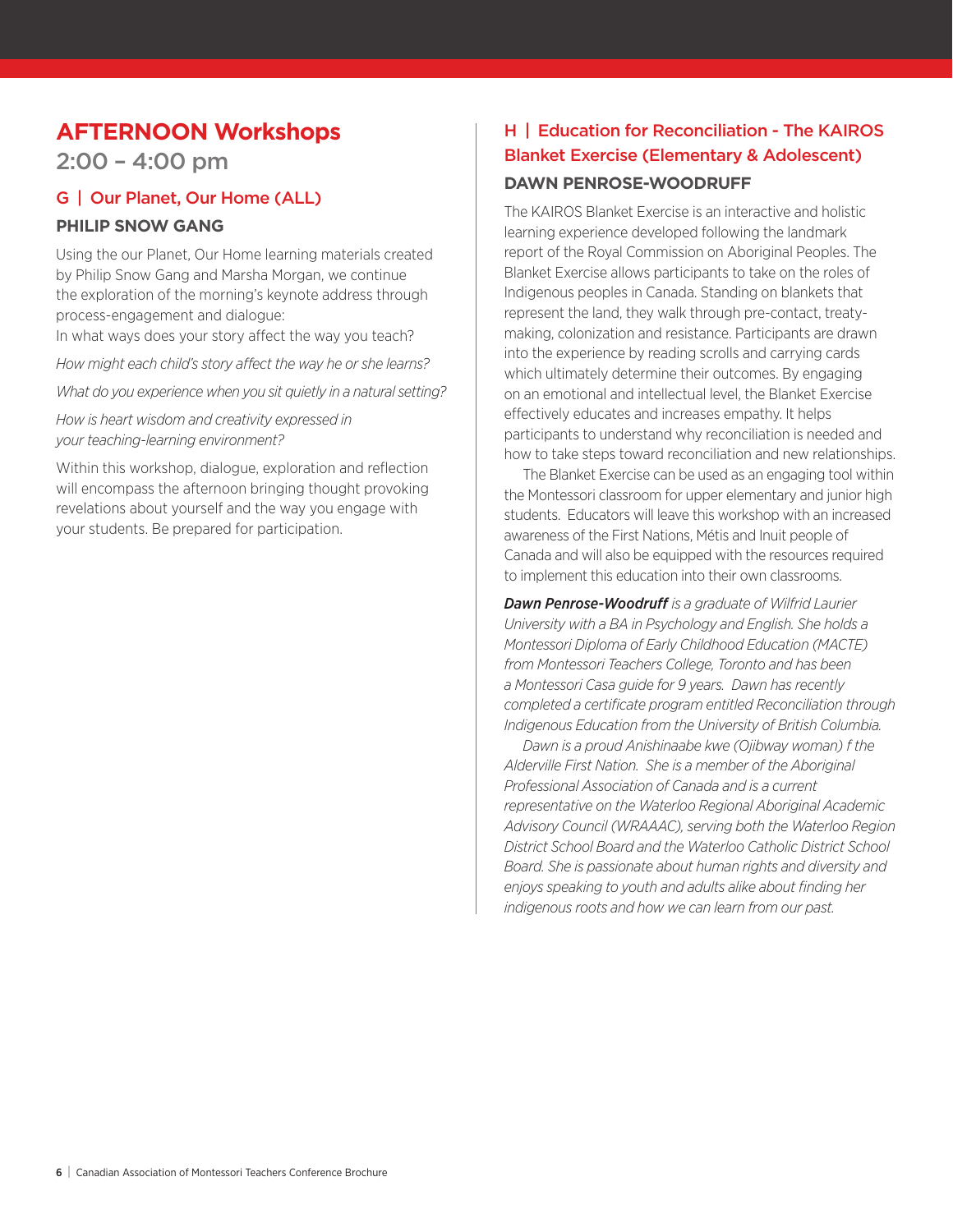## I | From Chaos to Cosmos (Casa and Elementary)

#### **Catherine O'Keeffe**

Cosmos is order, as distinct from chaos. The Montessori training stresses exactitude in all presentations in order to clarify the world for the Casa child and the universe for the elementary child. To bring this precision to our own lives and to our classroom, some of us need some extra assistance. Keeping order is essential in all Montessori environments so that the children have a familiar comfortable place in which to pursue self-construction. However, keeping routines, records, rigorously spotless materials and shelves is not easy in an environment where we encourage exploration, discovery and mess! This workshop draws on essential Montessori ideas and applies these to keeping the classroom in order. It includes ideas on how to efficiently make materials, keep the children's work in order, clean the classroom, deliver reports to the administration on time, and most of all include the children in the beautification and running of the class. The workshop includes suggestions as to how the director or guide can self-reflect, not blame the circumstances and psychologically enjoy putting order to the chaos. This lecture includes some time for participants to look at some children's work, materials and classroom cleaning items. A reading list of books to help with organizing and time management is also provided.

*Catherine O Keeffe has worked with Primary, Lower and Upper Elementary students in Ireland, UK, USA, Dutch West Indies and Canada. Catherine began her Montessori training at AMI Dublin when only 18 and is very grateful to all the advice, encouragement of colleagues, administrators, parents, room-mates and friends over the years as they patiently saw her class change from chaos to calm. Now she considers herself to be the "World's Okayest Teacher" and has a mug to prove it. Catherine works in upper elementary in the "best school in the world," Montessori Jewish Day School in Toronto.*

# J | A Toddler's Welcome: How To Create Space For The Youngest Children in Our Growing Montessori Communities (Toddler)

#### **Kate Millie**

As the need in our society for youngest child communities grow it is vital that we examine how to best integrate these communities into our schools at large. In this workshop we will examine the needs and characteristics of children 18 months - three years old and discuss the best practices for welcoming these young people into our schools. Examples of cross-age level interactions will be given as well as descriptions on how toddler communities can be involved in school activities. We will also discuss when it is important to protect and isolate toddler communities from school wide events. As more and more families search for care for their youngest members we must work to provide an environment that meets their needs as well as supports our current school environments.

*Kate Millie works at Dundas Valley Montessori School as a guide in the Toddler community and holds her AMI Montessori 3-6 teacher certification and a Masters in Education. She has been working as an advocate for Montessori education for over ten years. Kate spent five years living in Beijing, China where she worked at two large International Montessori Schools as a Casa teacher and later as Academic Director, helping to guide and consult with teachers and administrators to better their Montessori practices. In the middle of her time in China, Kate moved to Italy for a year while her husband trained at the AMI Elementary training program in Bergamo. Kate spent her year as course assistant for the Elementary program. Back in Canada, Kate operated a home Nido environment prior to opening DVMS's first Toddler Community. This summer Kate began her Assistants to Infancy training in Denver, Colorado. Kate is a passionate advocate for our youngest citizens and a vocal supporter of developmental education for all.*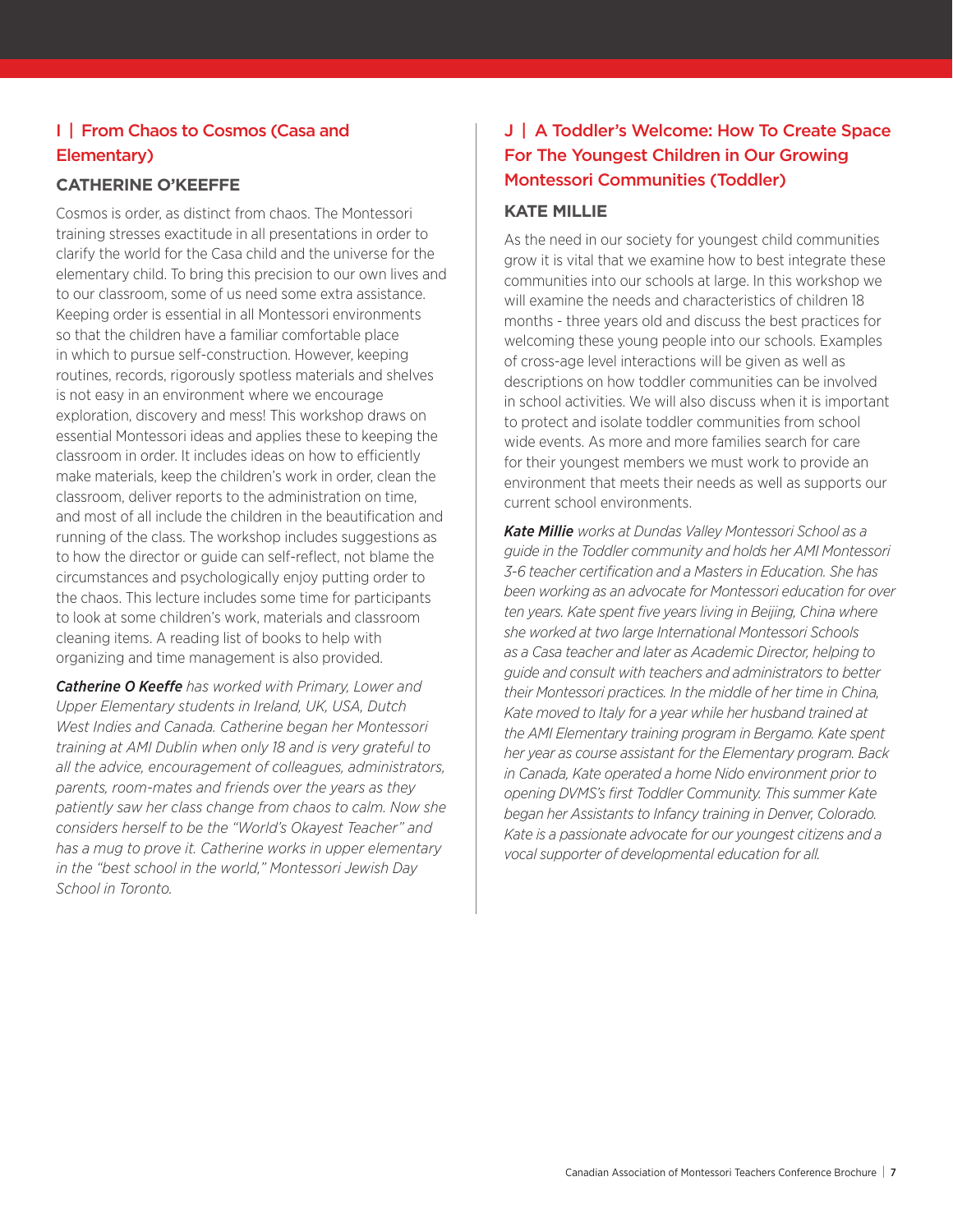## K | Discipline Without Stress (Toddler/Casa)

#### **Karen Skinulis**

As every teacher knows, uncooperative behavior is the most challenging aspect of the job. This workshop will focus on the essential skills and strategies you need to win cooperation while creating a feeling of mutual respect and belonging in your classroom. For every teacher who has ever asked: "Why is my student behaving this way?" this workshop will provide practical answers. You will learn how to empower students to establish the values and goals of their classroom together with you. Creating an inclusive classroom helps students feel respected and listened to, engenders positive peer relationships, teaches responsibility and most importantly enhances learning.

#### Key Concepts

- Recognizing the Four Goals of Uncooperative Behaviour
- Utilizing "Three Questions" for Understanding Behavior
- Respectful Discipline Strategies
- Establishing an Inclusive Classroom
- Facilitating Problem-Solving with Students

*Karen Skinulis is the Director of the Ontario Parenting Education Centre and has worked as a parent coach, counselor, and workshop leader for over twenty years. She is a sought after speaker and the co-author of several best-selling parenting and teacher books. Karen has been a guest parenting expert for a variety of popular news media – The Globe and Mail, CBC, Global TV, and City Life magazine. Karen is also a certified Montessori teacher with over ten years of experience in the classroom. Presently, she maintains a counseling practice in Richmond Hill that specializes in parent and family issues. She has helped thousands develop effective strategies for behavior, based on respectful, democratic approaches.*

# **OPTIONAL Half-Day with Philip Snow Gang**

Saturday November 5 2016 9:00am – 11:30am

#### The Spiritual Roots of the Montessori Vision

The essence of Maria Montessori's spiritual vision is revealed through first hand account of her story from pre-World War II through the present, as told by members of her inner circle. Unraveling the threads of our lineage and our history brings us to a deepened sense of purpose for our collective great work on behalf of the child.

Some of the questions we will explore include:

How might Montessori communities meet on common ground to dialogue about the higher aims of the Montessori vision?

Maria Montessori was keen on teacher transformation. She and Mario repeatedly say, "You will see the transformation." What is it that we are seeing? With children? With teachers?

What would a cosmic web of the Montessori vision look like?

What practices help you to maintain your focus on essence?

How do we help teachers to "not get lost in the details?"